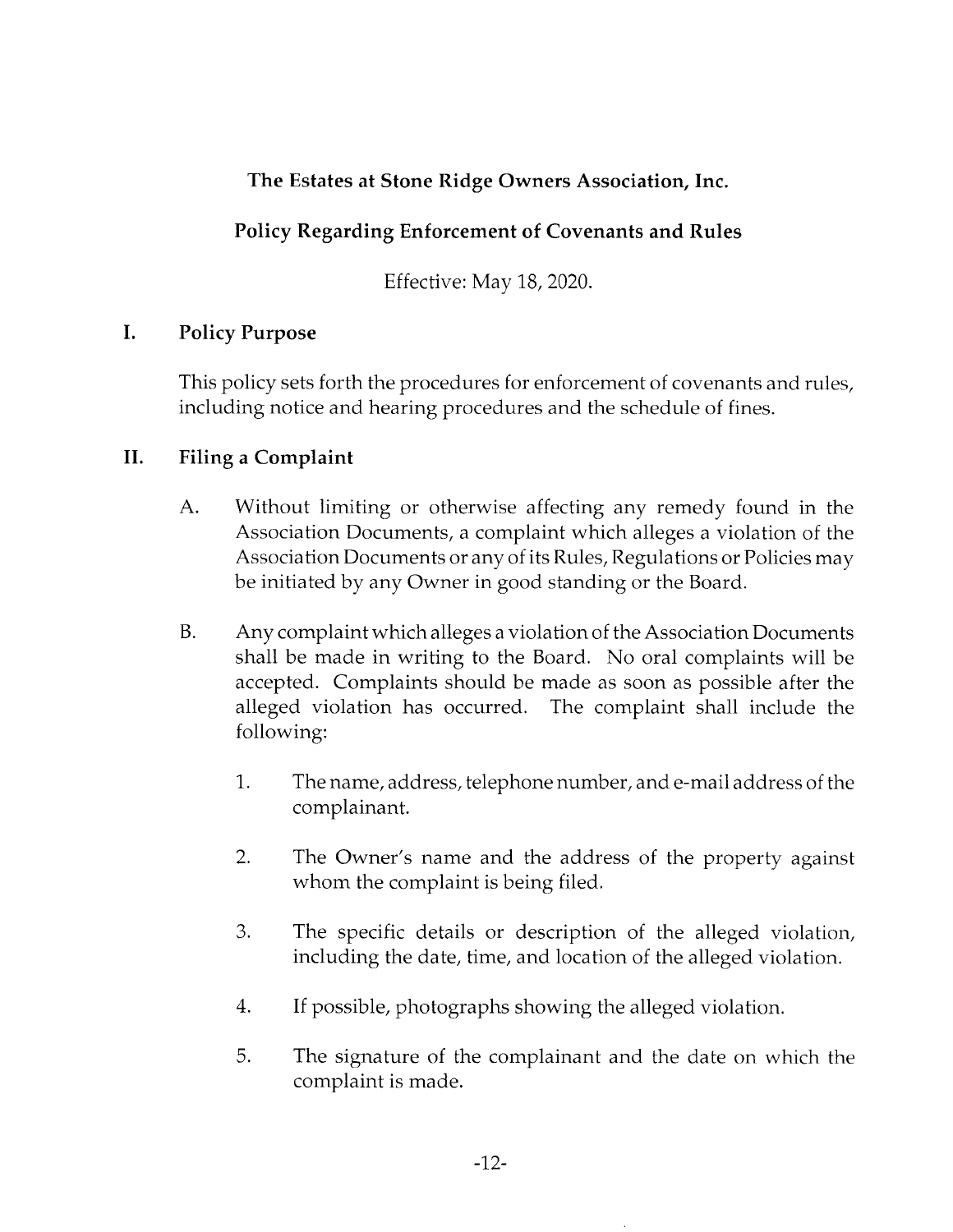- The filing of a false complaint or complaints under this Policy, the repeated filing of frivolous complaints, or the use of this Policy in <sup>a</sup> manner deemed to be a harassment of other Owners shall be deemed a violation of this Policy and subject to the enforcement provisions herein. C.
- Harassment of, or retaliation against any complainant by the alleged violator or any person associated with the alleged violator shall be deemed a violation of this Policy and subject to the enforcement provisions herein. D.

### III. Notice of Violation

- The Owner is ultimately liable for any violation of the Association Documents committed by a resident, guest, tenant, service person, or other person or animal associated with the property. A.
- Upon the Board's receipt of a complaint or observation of a violation, the Board will notify the Owner of the violation in writing at the address of the Owner as reflected in the records of the Association. An additional notice by electronic mail may also be sent if the Owner has provided the Board with an electronic mail address. B.
- C. The notice of violation may include a copy of the written complaint or otherwise provide specific details of the alleged violation as deemed appropriate by the Board.
- The notice of violation will include information on any applicable fine or other charge that maybe levied and the date by which the levied fine or charge must be paid if no hearing is requested. Further, if relevant, the notice of violation will set a date by which the violation must be remedied. D.
- The notice of violation will include information on how the alleged violator may request a hearing before the Board concerning the violation and, or, charge or fine. The notice will also contain the last date by which a request for hearing must be received by the Board. This date will be no less than ten (10) days from the date the notice is mailed E.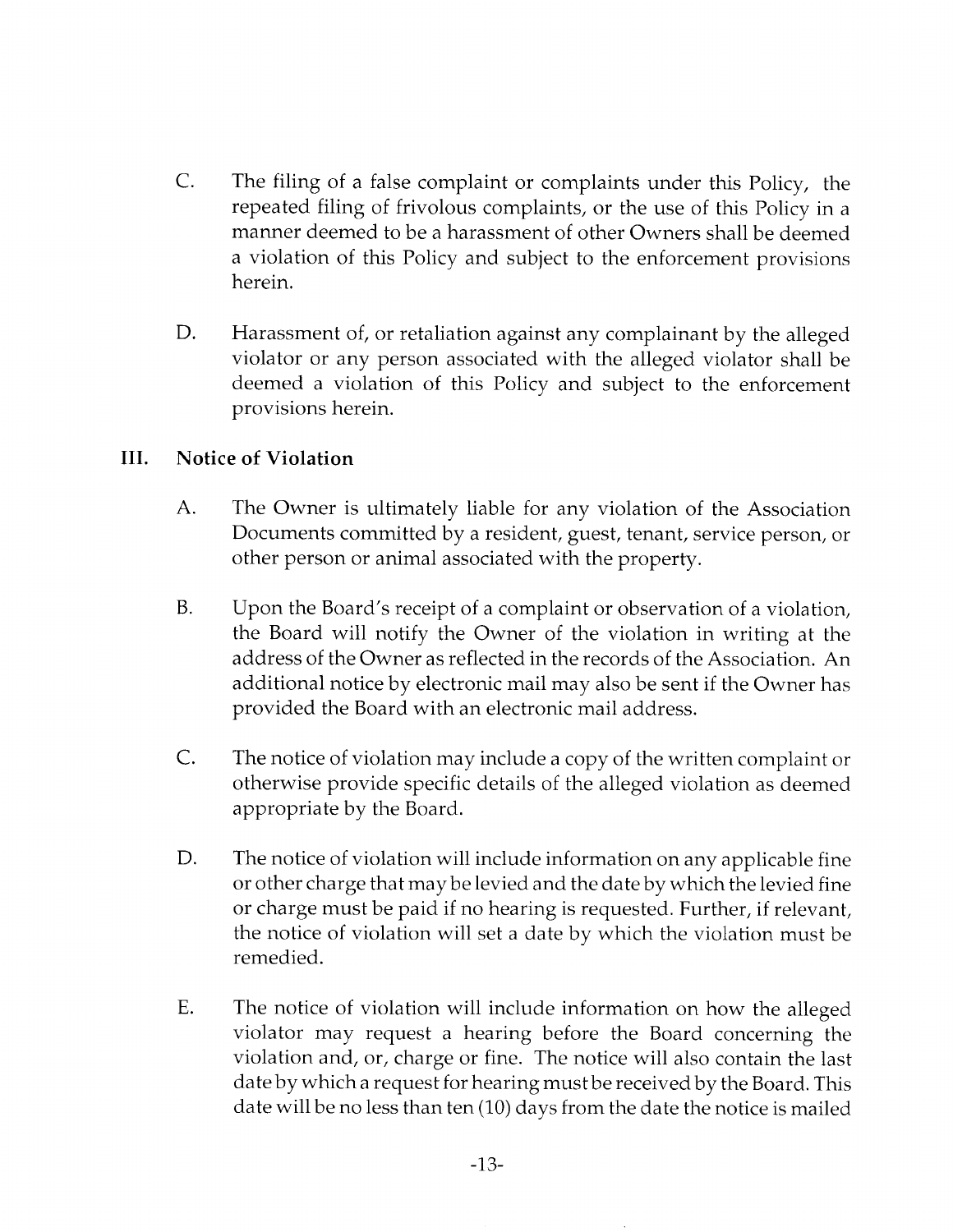by certified mail; return receipt requested, or hand deiivered, whichever occurs first.

### IV. Fine Schedule

Except as otherwise provided in this Policy, the following schedule of fines will apply to violations of the Association Documents or a direct order of the Board. A.

| Second Violation: \$100.00 | First Violation: Written Warning                                                                                                                                       |
|----------------------------|------------------------------------------------------------------------------------------------------------------------------------------------------------------------|
| Third Violation: \$250.00  |                                                                                                                                                                        |
|                            | Fourth Violation: \$250.00, plus, at the option of the Board, the<br>institution of litigation to obtain an injunction or<br>other order to prevent future violations. |

- In addition to, or in place of the above schedule, certain safety violations provide for the institution of an immediate fine. B.
- Blatant disregard of the Association Documents or a direct order of the Board will result in an immediate fine of \$100.00. C.
- Violations will accumulate on a calendar year basis. Once a violation of a rule has occurred, any subsequent violation of any rule may initiate a fine, not just a second violation of the same rule. D.
- In addition to any fine assessed, the Owner will be responsible for any costs or expenses associated with the violation, including but not limited to repair of damaged property and any attorney fees or other fee incurred b E.
- Fines and assessments for costs, expenses, and damages associated<br>with the violation will be levied immediately and the Association's<br>Treasurer or management company will mail the Owner an invoice for<br>the fines and assessm .F.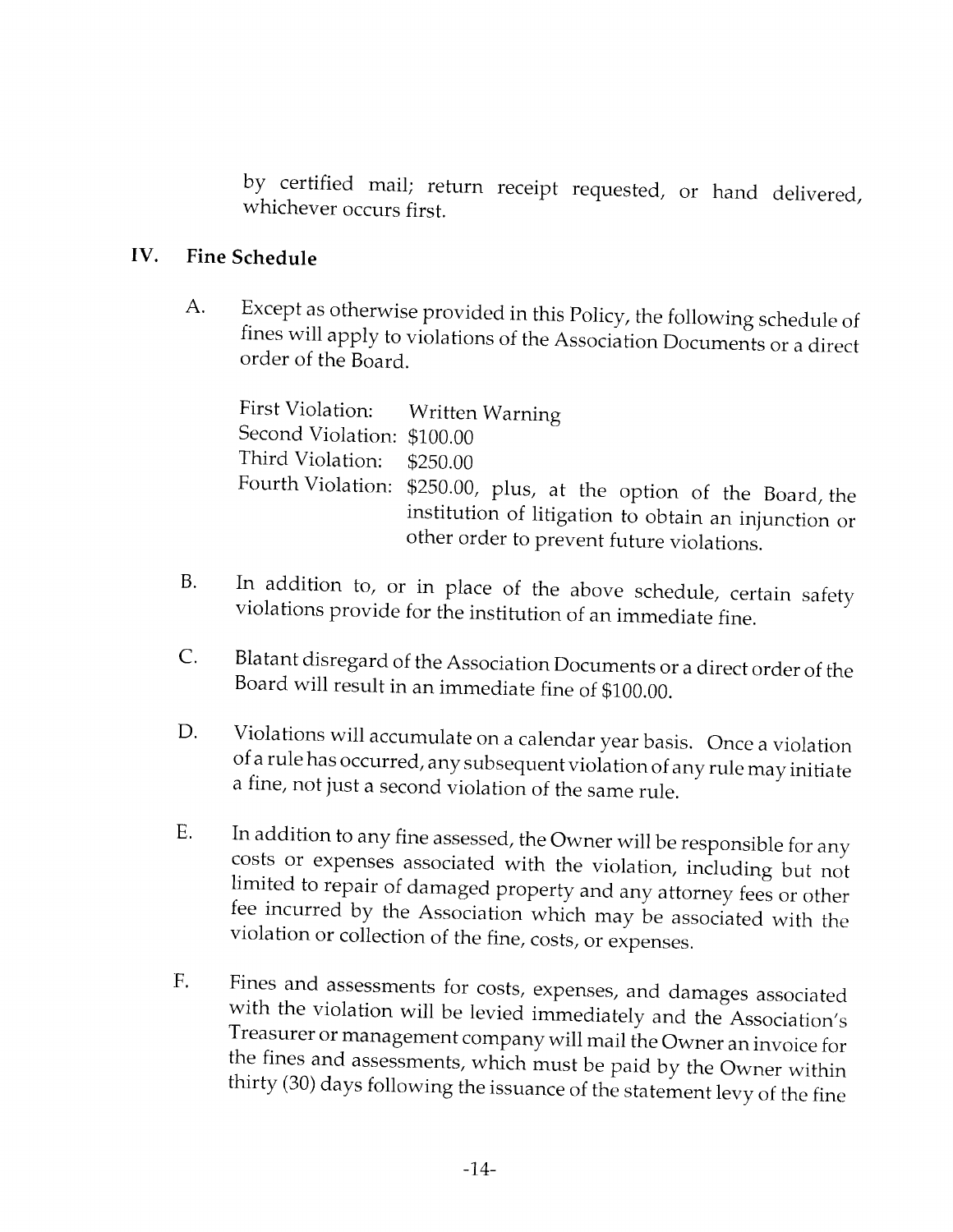or assessment for costs, expenses, and damages associated with the violation.

#### V. Hearing Procedures

- A. Owners may request a hearing before the Board at the next scheduled meeting or at any meeting set by the Board for such purpose.
- B. As a part of the notice of violation, a date is specified by which <sup>a</sup> hearing must be requested. The Owner must prepare a request for <sup>a</sup> hearing and mail the request to the Association in sufficient time to arrive no later than the last date stipulated in the notice of violation.
- C. Upon timely receipt of the request for a hearing, the President of the Association or his designee will schedule a hearing before the Board at the next regularly scheduled Board meeting or a special meeting called for such purpose. The goal in scheduling of the hearing shall be to promptly resolve all complaints provided that reasonable notice of the hearing can be given to the alleged violator and complainant.
- D. Once the President has determined when the hearing will be conducted, the Association or it duly authorized agent will notify the alleged violator and the complainant of the date, time and place of the meeting during which the hearing will be conducted. The hearing will be conducted at a regular or special meeting of the Board.
- E. At the hearing, the Board will hear and consider arguments, evidence, or statements regarding the alleged violation and any defense thereof. The complainant will be required to provide evidence and or testimony related to the violation. Following the hearing and due consideration, the Board will issue its determination regarding the aileged violation. The decision of the Board will be binding on the alleged violator and complainant.
- F. Any fine or other charges that may be levied for which a hearing has been requested will not become due until the Board has held a hearing and determined whether a violation has occurred and whether a fine or other charges shall be levied or assessed. However, the request for